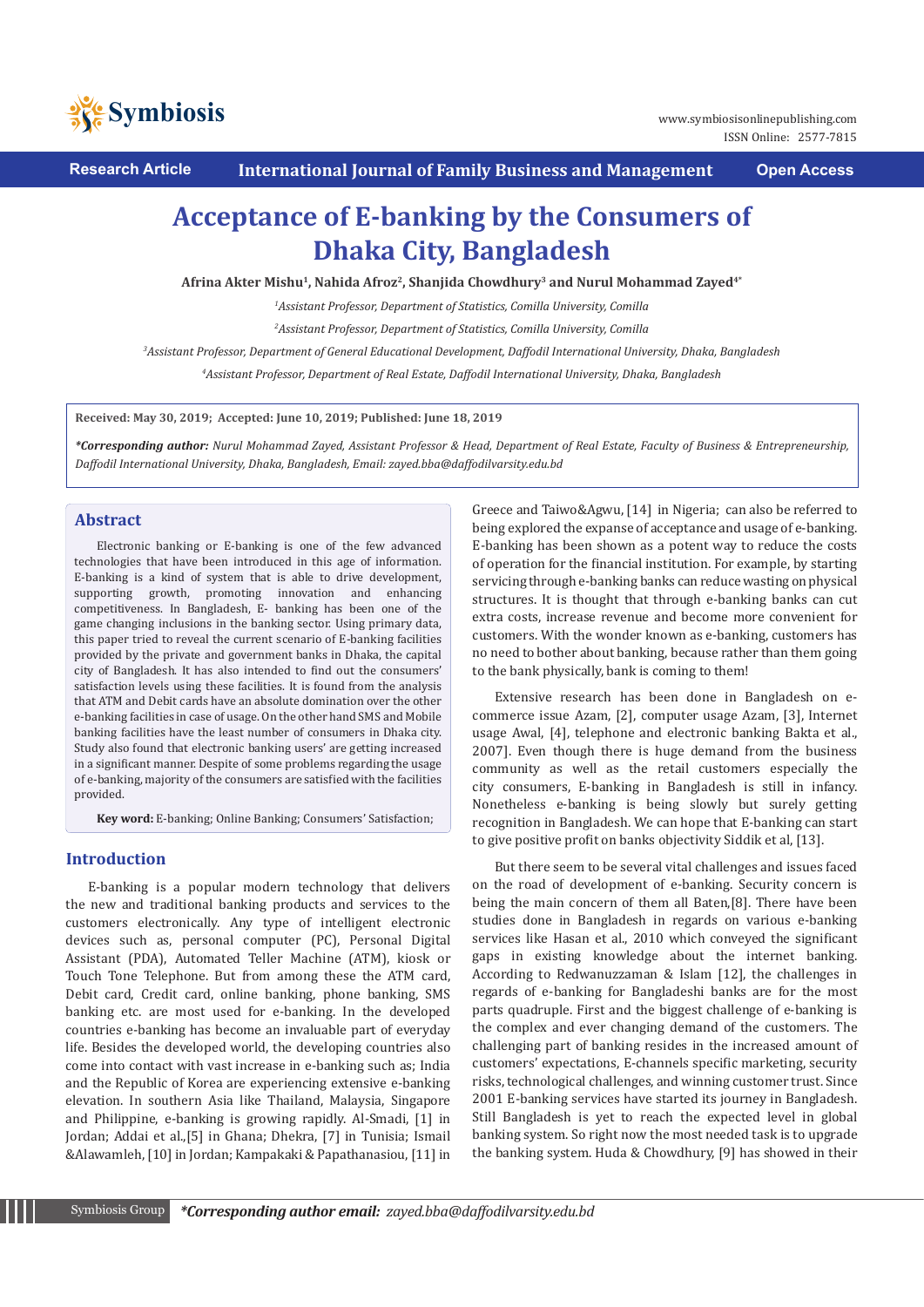paper that there is an excellent opportunity for the e-banking to in Bangladesh. So this paper focused to determine the present scenarios of e-banking sectors in Dhaka city, Bangladesh and at the same time to identify the benefits and challenges faced by the consumers. Also to know their overall satisfaction level on Electronic banking system.

## **Data & Methodology**

A questionnaire survey was carried out to meet the research objectives. The survey was restricted to consumers who have used any of the e-banking service that is, ATM card, Debit card, Credit card, online banking, Phone banking, SMS banking and Mobile banking. As such, stratified sampling method was chosen and the questionnaire was given out to 290 users of e-banking in Dhaka city. Out of the 290, 61 of the responses were discarded, as they either had blank or unanswered parts of the questionnaire. The remaining 229 questionnaires were used for data analysis. Data was collected during the period July, 2018 to October, 2018.

Different statistical methodologies have used to examine the relationships between the explanatory and the outcome variables. Bivariate analysis: As our data is categorical type, we have used cross-tabulation and chi-square test to examine the relationships.

*Multivariate analysis:* Our dependent variable is Dichotomous which is the use of any e-banking facilities and independent variables are categorical, so we have applied logistic regression analysis to examine the relationship. Logistic Regression Model: Binary logistic regression model is used not only to identify the contributing factors but also to predict the probability of success that is probability of occurring the event.

# **Data Analysis**

We have seen that a majority number (32%) of bank accounts of the respondents are in Dutch Bangla Bank Limited (DBBL), the second position is jointly holding by Standard Chartered Bank (SCB) (10.3%) and HSBC Bank (10.1%) , Govt. bank has 9% of the consumers account and 24% accounts are in other banks figure 3.1.

ATM card is dominating over other facilities in case of usage by the consumers. Approximately 84% of the total respondents use ATM card for their different necessities, 47.5% of the total respondents use Debit card and 25.5% of them use online banking, while we found that 21.6 % use credit cards. Phone banking, mobile banking and SMS banking has the lowest percentage of user's figure 3.2.





**Figure 3.2:** Users of Electronic Banking facilities

**Citation:** Zayed NM, Afrina AM, Afroz N, Shanjida C (2019) Acceptance of E-banking by the Consumers of Dhaka City, Bangladesh. Int Page 2 of 8 J Fam Busi Manag 3(2)*:* 1*-*8.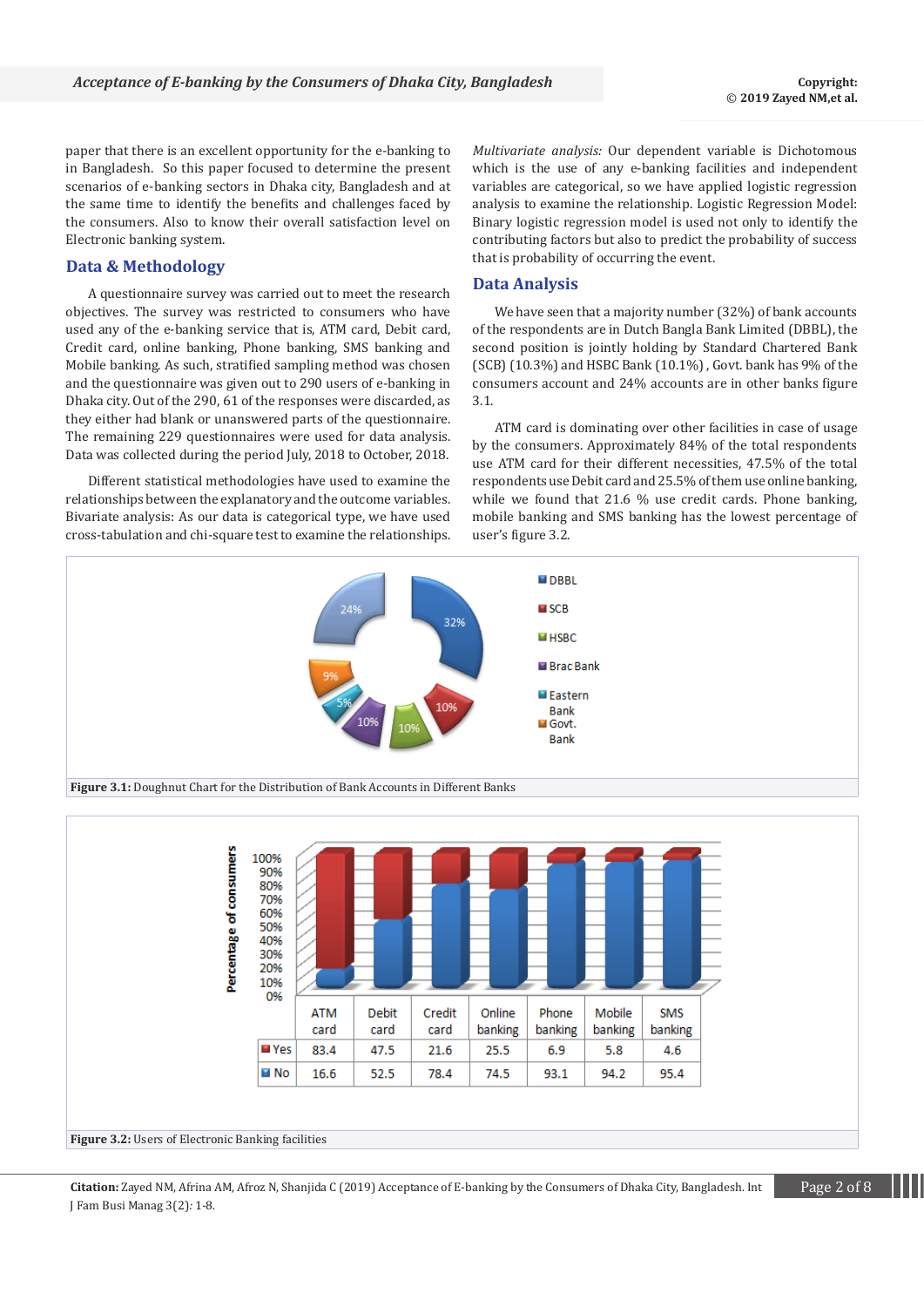Our analysis found that both young and middle aged people are more willing in using e-banking. Male consumers dominating the e-banking market in a huge percentage (64.9%) over the female consumers (35.1%). On the other hand education, occupation, and income have a significant association with the usage of E-banking facilities. Income level per month has an influence on the usage of different e-banking facilities of the consumers. Consumers belong to different income level use different facilities according to their capacity and necessities. Table 3.1 shows use of e-banking in accordance with income table 3.1.

Different e-banking provide different transaction facilities to make the financial complication a lot easier in everyday life. From our analysis we found that, the most frequently done transaction through ATM, debit and credit card is money withdrawal (Table 3.2), while people mostly use online banking for balance inquiry (53.8%) table 3.2.

|                                                  |                          | Table 3.1: Respondents' income level (per months) and use of E-banking      |      |                                        |                      |                      |                       |                   |     |                     |                   |                              |
|--------------------------------------------------|--------------------------|-----------------------------------------------------------------------------|------|----------------------------------------|----------------------|----------------------|-----------------------|-------------------|-----|---------------------|-------------------|------------------------------|
| Income level (per months)<br>Less than TK. 15000 |                          | Total user in each<br>Income Level (%)                                      |      | User of E-banking facilities (%)       |                      |                      |                       |                   |     |                     |                   |                              |
|                                                  |                          |                                                                             |      | <b>ATM</b><br>card                     | <b>Debit</b><br>card |                      | Credit<br>card        | Online<br>banking |     | Phone<br>banking    | Mobile<br>banking | <b>SMS</b><br><b>Banking</b> |
|                                                  |                          | 17.9                                                                        |      | 16                                     | 4.7                  |                      | 0.0                   | 0.9               |     | 0.9                 | 0.9               | 0.5                          |
|                                                  | TK. 15000- TK. 30000     | 31.1                                                                        |      | 26.4                                   | 16                   |                      | 4.2                   | 7.5               |     | 3.8                 | 1.4               | 1.9                          |
| TK. 30001- TK. 45000                             |                          | 22.4                                                                        |      | 18.4                                   | 11.8                 |                      | 5.2                   | 7.1               |     | 0.0                 | 2.4               | 0.0                          |
|                                                  | TK. 45001-TK. 60000      |                                                                             |      | 10.4                                   | 8.5                  |                      | 6.1                   | 3.8               |     | 0.9                 | 0.9               | 1.9                          |
| <b>Above TK. 60000</b>                           |                          | 17                                                                          |      | 12.7                                   | 8.0                  |                      | 9.4                   | 7.5               |     | 1.9                 | 0.5               | 0.5                          |
|                                                  |                          | Table 3.2: Transaction done through different E-banking facilities provided |      |                                        |                      |                      |                       |                   |     |                     |                   |                              |
| e-banking<br>(Usage %)                           | Transaction<br>(%)       | Make payment<br>(% )                                                        |      | Balance inquiries (%)                  |                      |                      | Transferring fund (%) |                   |     | Withdrawal (%)      |                   | Making deposit (%)           |
|                                                  | Never                    | 44.9                                                                        |      | 5.6                                    |                      |                      | 52.3                  |                   |     | 8.3                 |                   | 46.3                         |
| ATM<br>Card                                      | Rarely                   | 16.2                                                                        |      | 14.8                                   |                      |                      | 13.9                  |                   |     | 9.3                 |                   | 19.4                         |
| $(83.4\%)$                                       | Sometimes                | 23.1                                                                        | 44.0 |                                        | 25.0                 |                      |                       | 25.0              |     | 26.4                |                   |                              |
|                                                  | Frequently               | 15.7                                                                        | 35.6 |                                        | 8.8                  |                      |                       | 57.4              |     | 7.9                 |                   |                              |
|                                                  | Transaction<br>(%)       | Make payment<br>(% )                                                        |      | Balance inquiries (%)                  |                      |                      | Transferring fund (%) |                   |     | Withdrawal (%)      |                   | Making deposit (%)           |
|                                                  | Never                    | 36.6                                                                        | 6.5  |                                        | 48.8                 |                      |                       | 1.6               |     | 38.2                |                   |                              |
| Debit<br>Card                                    | Rarely                   | 24.4                                                                        |      | 15.4                                   |                      |                      | 20.3                  |                   |     | 7.3                 |                   | 17.1                         |
| $(47.5\%)$                                       | Sometimes                | 27.6                                                                        |      | 50.4                                   |                      |                      | 27.6                  |                   |     | 30.9                |                   | 32.5                         |
|                                                  | Frequently               | 11.4                                                                        |      | 27.6                                   |                      |                      | 3.3                   |                   |     | 60.2                |                   | 12.2                         |
|                                                  | Transaction<br>(%)       | Make payment<br>(% )                                                        |      | Balance inquiries (%)                  |                      |                      | Transferring fund (%) |                   |     | Ordering check (%)  |                   | Pay certain bill (%)         |
|                                                  | Never                    | 20                                                                          |      | 4.6                                    |                      |                      | 24.6                  |                   |     | 47.7                |                   | 33.8                         |
| Online<br><b>Banking</b>                         | Rarely                   | 23.1                                                                        |      | 10.8                                   |                      |                      | 30.8                  |                   |     | 29.2                |                   | 27.7                         |
| $(25.5\%)$                                       | Sometimes                | 29.2                                                                        |      | 30.8                                   |                      |                      | 32.3                  |                   |     | 16.9                |                   | 26.2                         |
|                                                  | Frequently               | 27.7                                                                        | 53.8 |                                        | 12.3                 |                      |                       | 6.2               |     | 12.3                |                   |                              |
|                                                  | Transaction<br>(%)       | <b>Balance inquiries</b><br>(% )                                            |      | Detailed account<br>information $(\%)$ |                      | Pay certain bill (%) |                       |                   |     | Order statement (%) |                   | ATM deactivation<br>(%)      |
|                                                  | Never                    | 5.6                                                                         | 5.6  |                                        |                      | 44.4                 |                       |                   |     | 33.3                |                   | 55.6                         |
| Phone<br><b>Banking</b>                          | Rarely                   | 22.2                                                                        |      | 22.2                                   |                      |                      | 33.3                  |                   |     | 38.9                |                   | 16.7                         |
| $(6.9\%)$                                        | $\label{eq:1} Sometimes$ | 38.9                                                                        |      | 55.6                                   |                      |                      | $11.1\,$              |                   |     | 22.2                |                   | 27.8                         |
|                                                  | Frequently               | 33.3                                                                        |      | 16.7                                   |                      | 11.1                 |                       |                   | 5.6 |                     | 0.0               |                              |
|                                                  | Transaction<br>(%)       | Transferring<br>fund $(\%)$                                                 |      | Withdrawal (%)                         |                      |                      | Making deposit (%)    |                   |     |                     |                   |                              |
|                                                  | Never                    | 53.3                                                                        |      | 33.3                                   |                      |                      | 46.7                  |                   |     |                     |                   |                              |
| Mobile<br><b>Banking</b>                         | Rarely                   | 6.7                                                                         |      | 20.0                                   |                      |                      | 26.7                  |                   |     |                     |                   |                              |
| $(5.8\%)$                                        | Sometimes                | 13.3                                                                        |      | 20.0                                   |                      |                      | 13.3                  |                   |     |                     |                   |                              |
|                                                  | Frequently               | 26.7                                                                        |      | 26.7                                   |                      |                      | 13.3                  |                   |     |                     |                   |                              |

**Citation:** Zayed NM, Afrina AM, Afroz N, Shanjida C (2019) Acceptance of E-banking by the Consumers of Dhaka City, Bangladesh. Int Page 3 of 8 J Fam Busi Manag 3(2)*:* 1*-*8.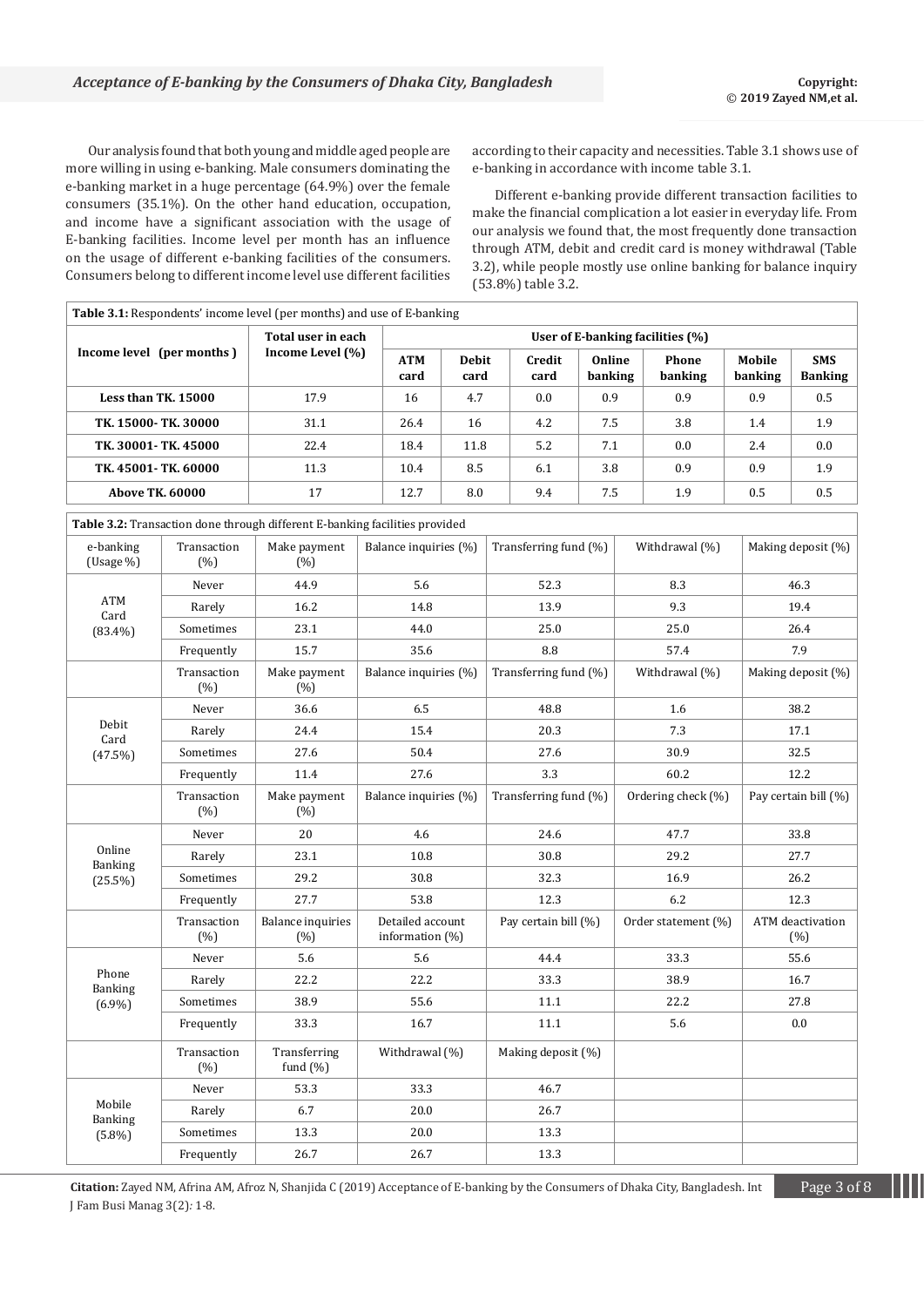One of the major aims of our study was to know the impact of e-banking on consumers' lifestyle. For this we made analysis on consumers' opinions regarding the facilities provided by Ebanking and the influences that has been made over their dayto-day lives. Corresponding results are displayed on the following tables (Table 3.3, 3.4). Most of the consumers agreed that they are satisfied with the facilities provided (Table 3.3) and also they think these facilities are making positive impacts on their lives table 3.3 and table 3.4

the consumers on e-banking facilities and we found that debit card has made the consumers satisfied (8.05 out of 10). Mean satisfaction level for Debit, online and mobile banking are pretty close (8.05, 7.95, 7.93 respectively). Lowest satisfaction goes for SMS banking which is just below 7.20 figure3.4.

In our analysis we found ATM, Debit, Credit and online Banking are the frequently used Electronic Banking facilities. We have done logistic regression model for these four facilities to see the actual probability of success or relation with the factors like education, occupation, and income table 3.5.

From this study we wanted to find the overall satisfaction of

| <b>Table 3.3:</b> Consumers' opinion regarding facilities of e-banking |                              |              |                                   |                        |                                 |  |  |
|------------------------------------------------------------------------|------------------------------|--------------|-----------------------------------|------------------------|---------------------------------|--|--|
| <b>Facilities</b>                                                      | <b>Strongly agree</b><br>(%) | Agree<br>(%) | Neither Agree nor disagree<br>(%) | <b>Disagree</b><br>(%) | <b>Strongly disagree</b><br>(%) |  |  |
| *Using e-banking is easy for the consumer                              | 25.9                         | 64.5         | 5.8                               | 1.9                    | 1.9                             |  |  |
| *Privacy of e-banking                                                  | 14.3                         | 62.5         | 16.6                              | 5.8                    | 0.8                             |  |  |
| *Accuracy of e-banking                                                 | 13.1                         | 61.4         | 17.8                              | 6.6                    | 1.2                             |  |  |
| *Easiness of secure transaction                                        | 20.8                         | 59.1         | 14.7                              | 4.2                    | 1.2                             |  |  |
| *e-banking gives more control over account                             | 16.6                         | 52.9         | 17.4                              | 11.6                   | 1.5                             |  |  |
| *Users feel comfortable using e-banking                                | 22                           | 68           | 8.1                               | 1.9                    | $\overline{\phantom{0}}$        |  |  |
| *e-banking service quality is satisfactory                             | 13.5                         | 62.2         | 13.5                              | 9.3                    | 1.5                             |  |  |
| <b>Table 3.4:</b> Impact of Electronic banking on consumers' lifestyle |                              |              |                                   |                        |                                 |  |  |

| <b>Impacts</b>                                                            | <b>Strongly Agree</b><br>(%) | Agree<br>(%) | Neither Agree nor disagree<br>(%) | <b>Disagree</b><br>(%) | <b>Strongly agree</b><br>(%) |
|---------------------------------------------------------------------------|------------------------------|--------------|-----------------------------------|------------------------|------------------------------|
| e-banking saves time on consumers' life                                   | 47.5                         | 47.5         | 3.5                               | 0.8                    | 0.8                          |
| No need to stand on a queue anymore                                       | 45.5                         | 4.1          | 6.2                               | 5.4                    | 1.2                          |
| e-banking simplifies the financial<br>complications                       | 23.2                         | 64.9         | 9.7                               | 1.9                    | 0.4                          |
| Users don't need to go to bank anymore                                    | 19.7                         | 35.1         | 16.6                              | 23.9                   | 4.6                          |
| e-banking makes life easier with the facilities                           | 28.6                         | 62.2         | 6.2                               | 1.9                    | 1.2                          |
| Willingness to pay has increased than before                              | 15.4                         | 58.7         | 18.5                              | 5.8                    | 1.5                          |
| Paying bill is easier due to e-banking                                    | 27.4                         | 62.2         | 8.9                               | 0.8                    | 0.8                          |
| Carrying cash seems to be more hassling now                               | 27                           | 61.8         | 6.6                               | 3.9                    | 0.8                          |
| People tend to spend more due to easiness of<br>banking through E-banking | 16.2                         | 52.9         | 17.4                              | 12.4                   | 1.2                          |
| e-banking can't do everything as employee<br>can do                       | 12                           | 49.4         | 19.3                              | 18.5                   | 0.8                          |
| Mistakes are more likely to occur in e-banking                            | 4.6                          | 35.5         | 21.6                              | 33.6                   | 4.6                          |



**Citation:** Zayed NM, Afrina AM, Afroz N, Shanjida C (2019) Acceptance of E-banking by the Consumers of Dhaka City, Bangladesh. Int Page 4 of 8 J Fam Busi Manag 3(2)*:* 1*-*8.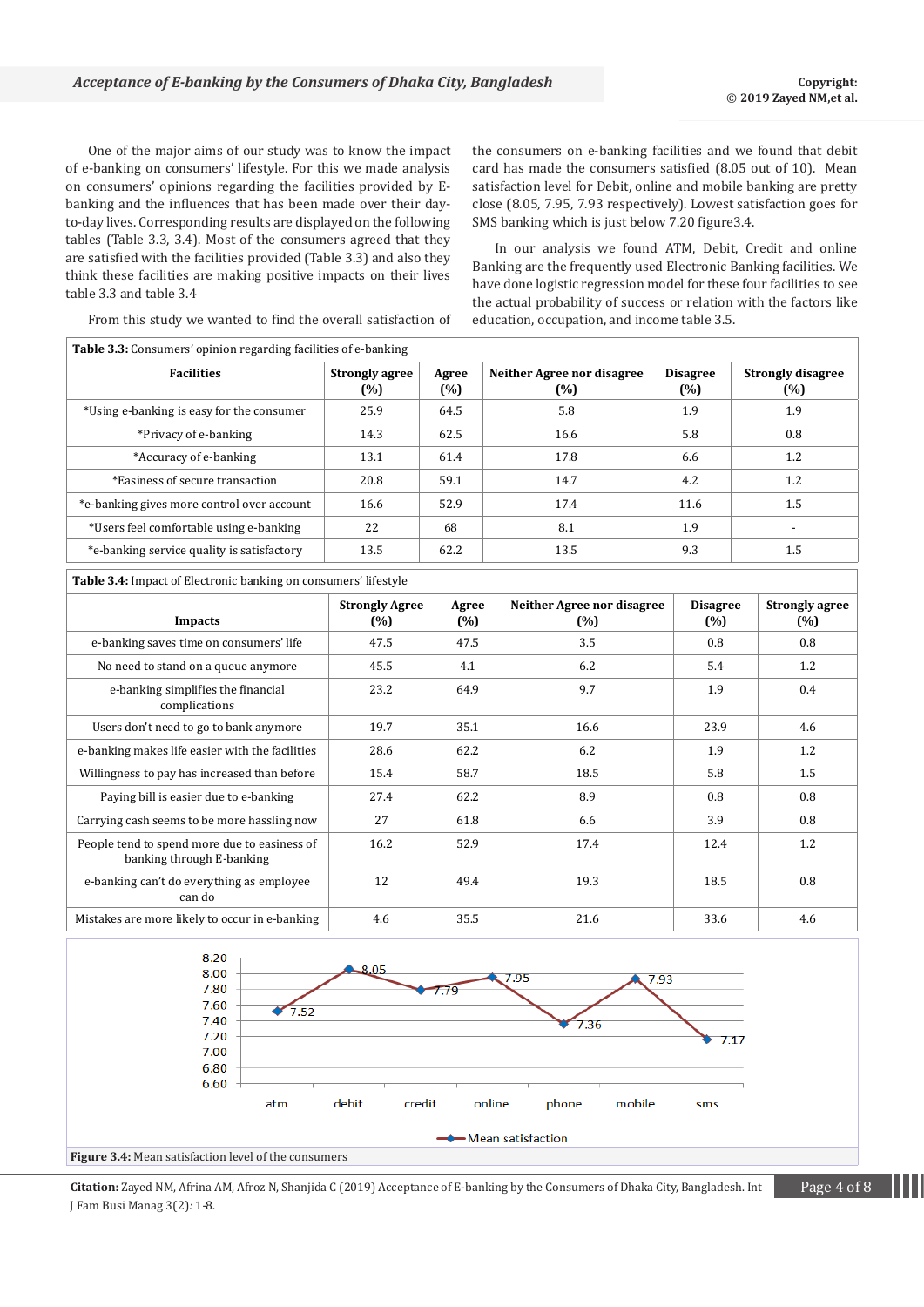| Table 3.5: Logistic Regression estimates of ATM card on some selected covariates |          |       |         |           |  |  |  |
|----------------------------------------------------------------------------------|----------|-------|---------|-----------|--|--|--|
| <b>Variables</b>                                                                 | β        | S.E.  | p-value | <b>OR</b> |  |  |  |
| <b>Education level</b>                                                           |          |       |         |           |  |  |  |
| Secondary (r)                                                                    |          |       | $.032*$ |           |  |  |  |
| Higher secondary                                                                 | $-2.672$ | 0.534 | $.009*$ | 0.691     |  |  |  |
| Graduate                                                                         | 2.098    | 0.534 | $.009*$ | 8.153     |  |  |  |
| Masters & above                                                                  | 0.943    | 0.534 | 0.099   | 1.903     |  |  |  |
| Occupation                                                                       |          |       |         |           |  |  |  |
| Gov. Service (r)                                                                 |          |       | 0.216   |           |  |  |  |
| Others                                                                           | $-0.281$ | 0.714 | 0.693   | 0.755     |  |  |  |
| Student                                                                          | 1.122    | 0.83  | $.006*$ | 3.071     |  |  |  |
| <b>Business</b>                                                                  | $-0.193$ | 1.133 | $.005*$ | 0.824     |  |  |  |
| Private jobs                                                                     | 0.439    | 0.801 | 0.583   | 1.552     |  |  |  |
| <b>Income level</b>                                                              |          |       |         |           |  |  |  |
| $<$ TK. 15000 (r)                                                                |          |       | 0.442   |           |  |  |  |
| TK. 15000- TK. 30000                                                             | 1.706    | 0.147 | $.007*$ | 5.504     |  |  |  |
| TK. 30001- TK. 45000                                                             | 0.628    | 0.311 | $.002*$ | 1.873     |  |  |  |
| TK. 45001- TK. 60000                                                             | 1.524    | 1.121 | 0.174   | 4.589     |  |  |  |
| $>$ TK, 60000                                                                    | 0.973    | 1.042 | 0.35    | 2.647     |  |  |  |

#### *P<.05\*, r=reference category*

From table 3.5, it is observed that graduate consumers are significantly (p value=.009) 8 times more likely to use ATM cards (OR=8.153) than those who only pass secondary levels. Again students are 3 times more likely to use ATM cards (OR=3.071) than those who are in government jobs. From income level, we see that, consumers' having 15000-30000 TK income are significantly (p value=.007) 5 times more likely to use ATM card (OR=5.504) than those who earn less than 15000 TK table 3.6.

#### *P<.05\*, r=reference category*

From table 3.6, it is observed that, business and private job holders are significantly (p value=.024, .038) 3 times more likely to use debit cards (OR=3.990, and OR=3.942) than those who are in government service table 3.7.

#### *P<.05\*,r=reference category*

From table 3.7, it is found that, consumers doing private service and business are significantly 8 times and 5 times more likely to use credit cards (OR=8.950 and OR=5.878) than those who are in government service. And also consumers' who earn more than 60000 TK are significantly 3 times more likely to use credit cards (OR=3.060) than those who earn less than 15000TK table 3.8.

#### *P<.05\*, r=reference category*

From table 3.8, we observed that, students are significantly 2 times more likely to use online banking (OR=2.341) than those who are in government service.

| <b>Variables</b>       | β     | S.E.  | p-value | <b>OR</b> |
|------------------------|-------|-------|---------|-----------|
| <b>Education level</b> |       |       |         |           |
| Secondary (r)          |       |       | $.004*$ |           |
| Higher secondary       | 0.137 | 1.094 | 0.9     | 0.872     |
| Graduate               | 0.097 | 1.079 | 0.929   | 0.908     |
| Masters & above        | 1.524 | 1.188 | 0.2     | 0.218     |
| <b>Occupation</b>      |       |       |         |           |
| Gov. Service (r)       |       |       | $.025*$ |           |
| Others                 | 0.046 | 0.486 | .925    | 1.047     |
| Student                | 0.145 | 0.667 | .828    | 1.156     |
| <b>Business</b>        | 1.372 | 0.779 | $.038*$ | 3.942     |
| Private jobs           | 1.384 | 0.614 | $.024*$ | 3.99      |

**Citation:** Zayed NM, Afrina AM, Afroz N, Shanjida C (2019) Acceptance of E-banking by the Consumers of Dhaka City, Bangladesh. Int Page 5 of 8 J Fam Busi Manag 3(2)*:* 1*-*8.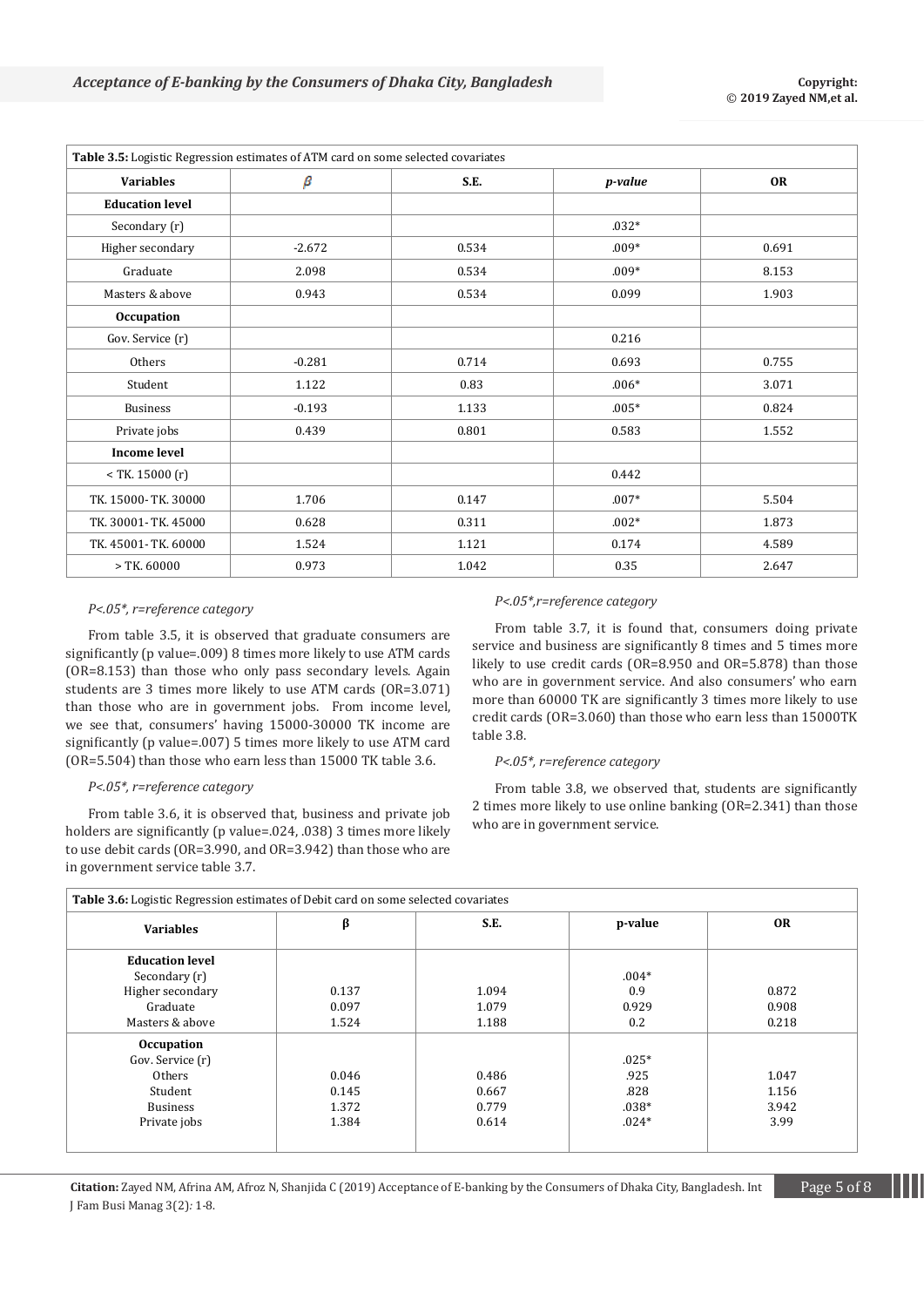## *Acceptance of E-banking by the Consumers of Dhaka City, Bangladesh* **Consumers** Copyright:

| Income level         |        |      |         |      |
|----------------------|--------|------|---------|------|
| $<$ TK. 15000 (r)    |        |      | $.008*$ |      |
| TK. 15000- TK. 30000 | $-542$ | .707 | .443    | .581 |
| TK. 30001- TK. 45000 | 1.799  | .793 | $.023*$ | .165 |
| TK. 45001- TK. 60000 | $-936$ | .685 | 0.172   | .392 |
| > TK. 60000          | $-716$ | .627 | 0.254   | .489 |

**Table 3.7:** Logistic Regression estimates of Credit card on some selected covariates

| rubre on responsive text conon commutes or create turn on some screeted covariates |          |       |         |            |  |  |  |
|------------------------------------------------------------------------------------|----------|-------|---------|------------|--|--|--|
| <b>Variables</b>                                                                   | β        | S.E.  | p-value | Odds ratio |  |  |  |
| <b>Education level</b>                                                             |          |       |         |            |  |  |  |
| Secondary (r)                                                                      |          |       | $.008*$ |            |  |  |  |
| Higher secondary                                                                   | $-2.674$ | 0.433 | 0.099   | 0.069      |  |  |  |
| Graduate                                                                           | $-2.847$ | 0.433 | 0.999   | 0.058      |  |  |  |
| Masters & above                                                                    | $-0.192$ | 0.433 | 0.099   | 0.825      |  |  |  |
| <b>Occupation</b>                                                                  |          |       |         |            |  |  |  |
| Gov. Service (r)                                                                   |          |       | $.003*$ |            |  |  |  |
| Others                                                                             | .656     | 0.541 | $.025*$ | 1.927      |  |  |  |
| Student                                                                            | .688     | 0.758 | 0.064   | 1.99       |  |  |  |
| <b>Business</b>                                                                    | 1.771    | 0.917 | $.008*$ | 5.878      |  |  |  |
| Private job                                                                        | 2.192    | 0.82  | $.008*$ | 8.95       |  |  |  |
| <b>Income level</b>                                                                |          |       |         |            |  |  |  |
| $<$ TK. 15000 (r)                                                                  |          |       | $.001*$ |            |  |  |  |
| TK. 15000-TK. 30000                                                                | $-2.83$  | 1.183 | $.007*$ | .059       |  |  |  |
| TK. 30001- TK. 45000                                                               | $-0.807$ | 3.183 | 0.097   | .446       |  |  |  |
| TK. 45001- TK. 60000                                                               | $-1.873$ | 0.183 | $.008*$ | .000       |  |  |  |
| $>$ TK. 60000                                                                      | 1.118    | 0.183 | $.008*$ | 3.06       |  |  |  |
|                                                                                    |          |       |         |            |  |  |  |

| <b>Table 3.8:</b> Logistic Regression estimates of online banking on some selected covariates |          |      |         |           |  |  |
|-----------------------------------------------------------------------------------------------|----------|------|---------|-----------|--|--|
| <b>Varibles</b>                                                                               | β        | S.E. | p-value | <b>OR</b> |  |  |
| <b>Education level</b>                                                                        |          |      |         |           |  |  |
| Secondary (r)                                                                                 |          |      | .899    |           |  |  |
| Higher secondary                                                                              | $-2.053$ | 0.97 | .999    | .000      |  |  |
| Graduate                                                                                      | $-2.355$ | 0.97 | .999    | .000      |  |  |
| Masters & above                                                                               | $-371$   | 0.28 | $.001*$ | 0.69      |  |  |
| Occupation                                                                                    |          |      |         |           |  |  |
| Gov. Service (r)                                                                              |          |      | $.003*$ |           |  |  |
| Others                                                                                        | $-444$   | .532 | $.04*$  | 0.641     |  |  |
| Student                                                                                       | .851     | .723 | $.007*$ | 2.341     |  |  |
| <b>Business</b>                                                                               | .025     | .907 | .978    | 1.026     |  |  |
| Private job                                                                                   | .589     | .671 | .742    | 1.802     |  |  |
| <b>Income level</b>                                                                           |          |      |         |           |  |  |
| $<$ TK. 15000 (r)                                                                             |          |      | $.055*$ |           |  |  |
| TK. 15000-TK. 30000                                                                           | $-1.97$  | .960 | $.040*$ | 0.139     |  |  |
| TK. 30001- TK. 45000                                                                          | .168     | .007 | $.008*$ | 1.183     |  |  |
| TK. 45001- TK. 60000                                                                          | $-1.565$ | .949 | .099    | 0.209     |  |  |
| $>$ TK. 60000                                                                                 | $-1.459$ | .915 | .111    | 0.232     |  |  |

# **Discussion and Conclusion**

Based upon the interviews and questionnaire answered by the selected group of people all the necessary information has been gathered. Analysis found that, ATM card and Debit Card rule over all other e-banking service. We can also state that most of the e-banking users on Dhaka city either use ATM card or Debit card, or both. It is found that graduate consumers are significantly more likely to use ATM cards than those who pass only secondary levels. Again students are more likely to use ATM

cards, while business and private job holders are more likely to use Debit cards and credit cards than those of Government job holders. ATM and Debit card has approximately same features .But Debit card provide more facilities than ATM card. In that sense, Debit card should have more users than ATM card. But we are observing the opposite here. It's mainly because ATM card was introduced earlier than Debit card in our country as well as in the city. But now-a-days the user of Debit card is increasing. Secondly, people sometimes get confused about whether they have ATM card or Debit card. It happens because some banks

**Citation:** Zayed NM, Afrina AM, Afroz N, Shanjida C (2019) Acceptance of E-banking by the Consumers of Dhaka City, Bangladesh. Int Page 6 of 8 J Fam Busi Manag 3(2)*:* 1*-*8.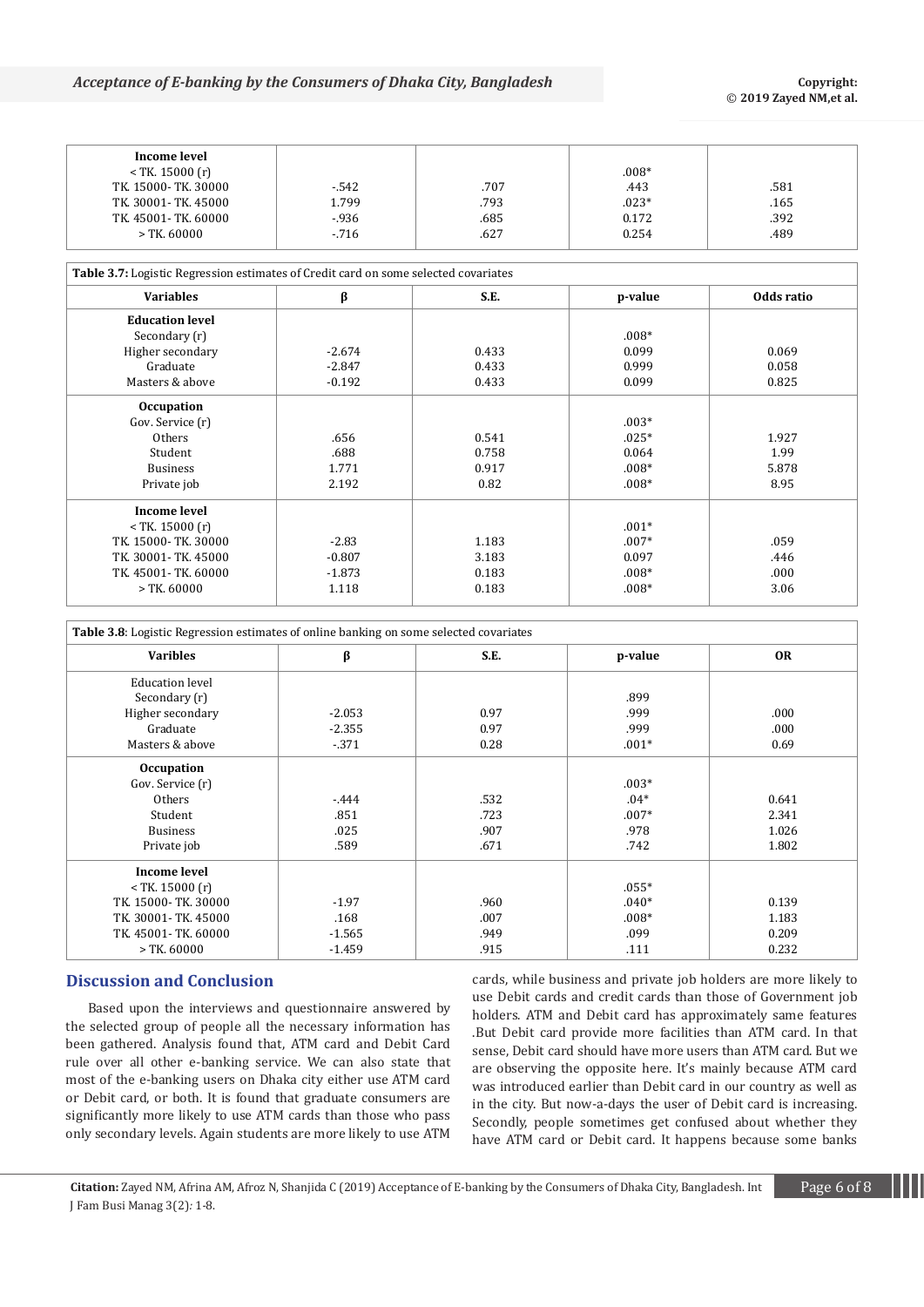provide the same features as debit card with the ATM card. The third reason for domination of ATM card over Debit card could be all Banks are not adopting the Debit card service yet.

Compared to ATM and Debit card, Credit card has a very small number of users in our country. In developing countries like ours, most of the people don't have the financial capability to use Credit card. The main reason working behind for not using Credit card is 'I am concerned about the cost of using the system'. Some people reasoned that 'I don't see a need for the service'. This statement can be justified by saying that they don't need cash advances from bank.

After ATM and Debit card, the Online banking service has good number of users. As online banking is a new concept in our country so it's not even adopted by all the banks yet. Moreover, online banking in our country does not provide all the facilities needed. And for being a new service, not all the people are aware of this service. One of the most powerful reasons for not using online bank we found is 'I don't know how to use the system'. Again those who use these facilities face difficulties like low speed, account hack, no availability of network etc. figure 4.1.

The three least used e-banking services are Phone banking, Mobile banking and SMS banking. Phone banking and SMS banking provide limited facilities, which results non interest in using these services. Consumers are not satisfied and even face problems using phone banking figure 4.2.



Phone banking has less users because only 15 banks of our country provide SMS banking. The reason for not using SMS and mobile banking is that these both are recently introduced in our country, so most of the peoples are not aware of these services. Between these two, mobile banking is the latest one. But mobile

banking has more user than SMS banking according to our sample. This could result from sampling biasness.

Most of the respondents think that using e-banking is easy for them. But in case of privacy they have moderate opinion.

**Citation:** Zayed NM, Afrina AM, Afroz N, Shanjida C (2019) Acceptance of E-banking by the Consumers of Dhaka City, Bangladesh. Int Page 7 of 8 J Fam Busi Manag 3(2)*:* 1*-*8.